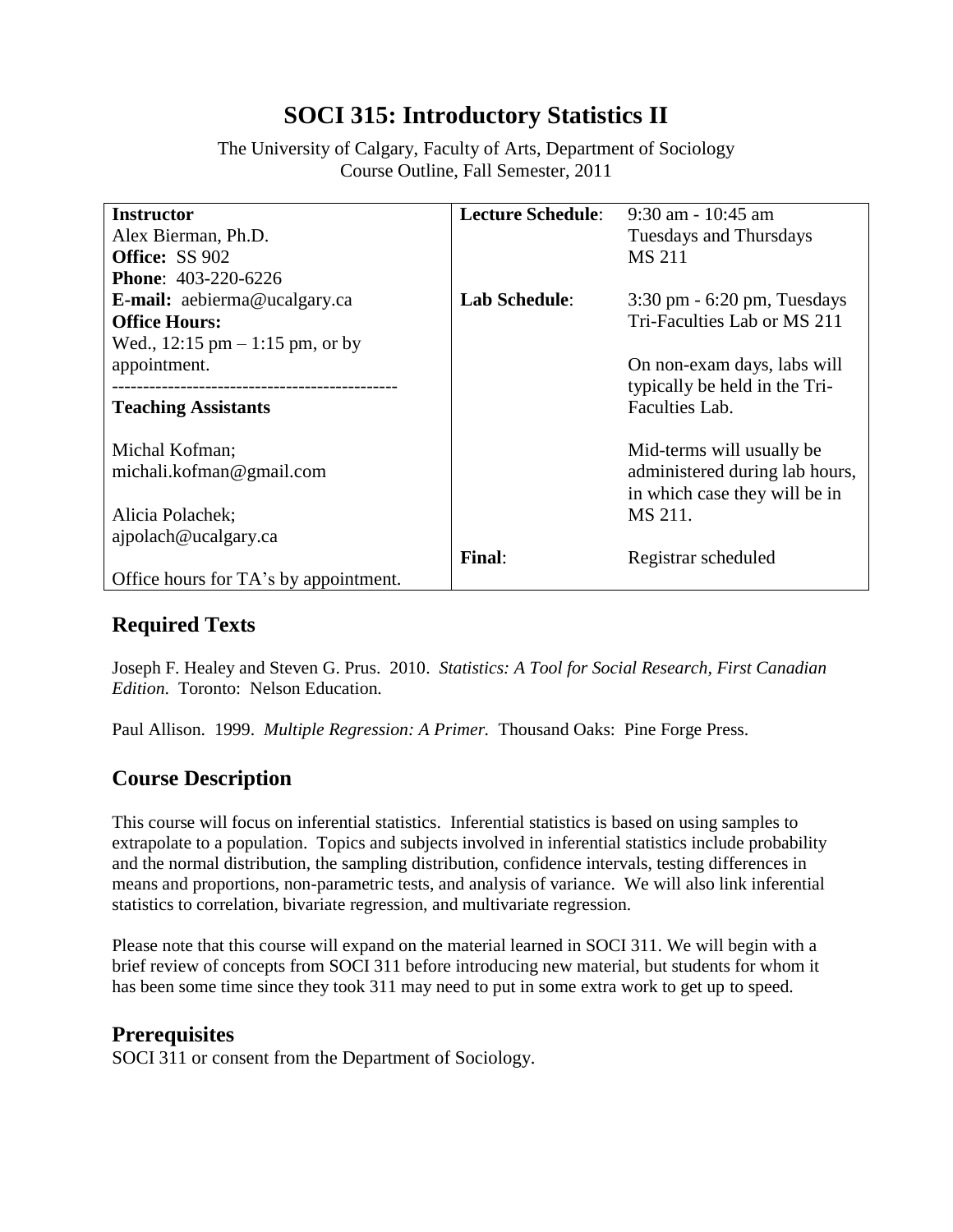# **Grading System**

| $A_{+}$ = 95 and over | $B_{+} = 80 - 84.9999$ | $C_{+} = 67-71.9999$ | $D_{+} = 54 - 58.9999$     |
|-----------------------|------------------------|----------------------|----------------------------|
| $A = 90-94.9999$      | $B = 76-79.9999$       | $C = 63-66.9999$     | $D = 50-53.9999$           |
| $A = 85-89.9999$      | $B - 72 - 75.9999$     | $C = 59-62.9999$     | $F = 49.9999$ and<br>lower |

#### **Grade Distribution**

| Labs                             | 10% |
|----------------------------------|-----|
| Exam 1                           | 30% |
| Exam 2                           | 30% |
| Final Exam ( <b>Cumulative</b> ) | 30% |

If an opportunity for extra credit arises, this opportunity will be given to the class as a whole. Individual opportunities for extra credit or to make up points lost due to errors on an exam will not be allowed.

### **Staying in Contact**

Class announcements may occasionally be sent out over e-mail, so you'll need to make sure that the university has your correct e-mail address and that your e-mail account is in working order. Outside of office hours or pre-scheduled appointments, you should try to reach us is through email. When e-mailing, please put "SOCI 315" in the subject line of your e-mail. We will make every effort to reply to your e-mails within 24 hours, but it may take up to 24 hours to respond.

We are happy to meet with students, but please observe the following guidelines so that we may respond to students in a way that is fair and attentive:

- 1) Except for cases in which we have instructed you to email something, we prefer that you contact us by email for administrative purposes only. For instance, you may email us to schedule an appointment outside of office hours.
- 2) Professor Bierman should be your first resource for substantive questions. Dr. Bierman will often be available to meet immediately after class on Tuesdays and Thursdays, as well as Friday mornings, and also Wednesday afternoons beyond the stated office hours. Please do not hesitate to ask Dr. Bierman for an appointment. If Dr. Bierman is not available, contact the TA's for help with class material.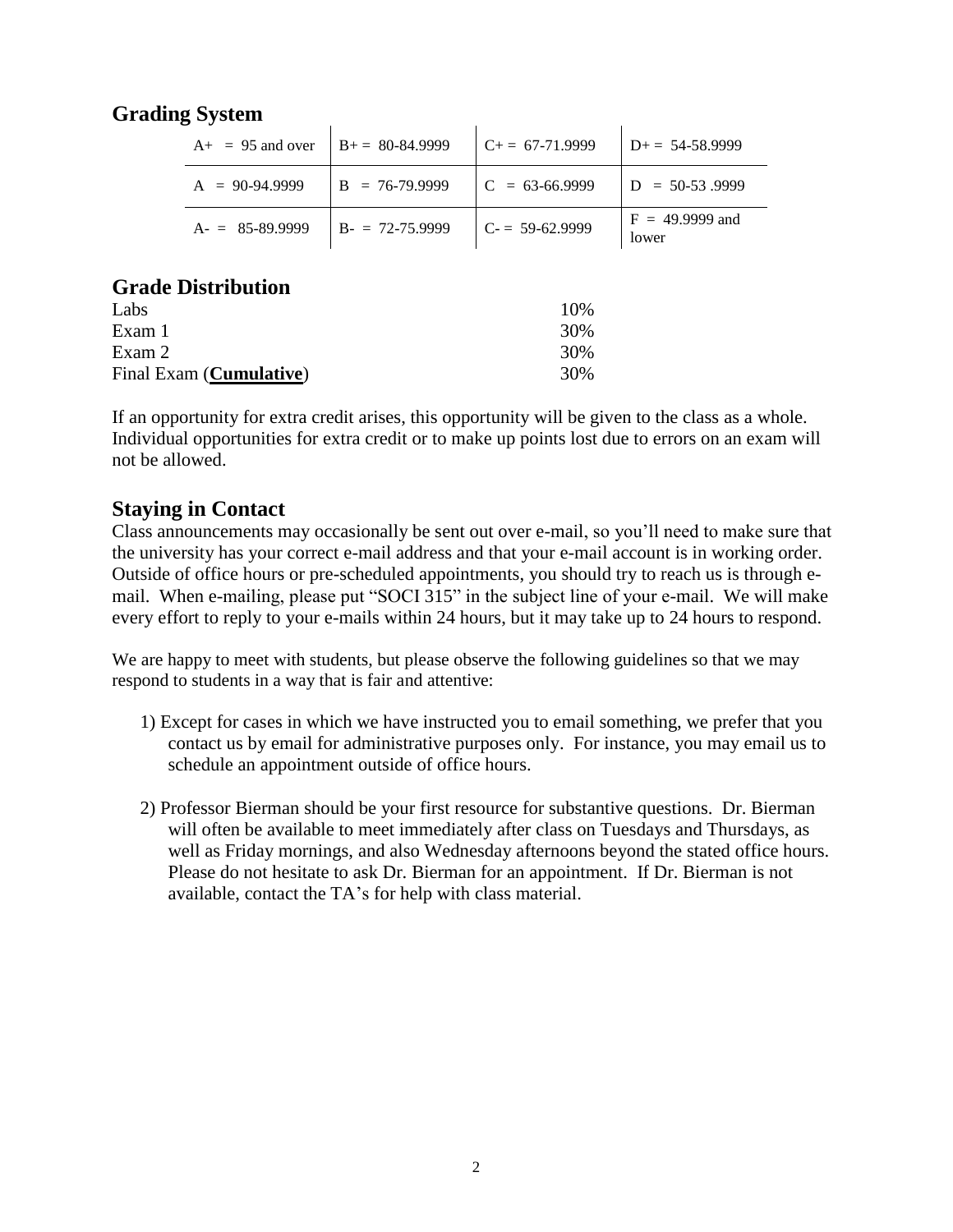### **Course Format**

The course setup consists of two 1 hour and 15 minute class lectures per week and one threehour lab section per week.

The purpose of the lab is to practice with your TA's assistance questions of the type that will appear on your exam. We will also examine how to use SPSS to analyze data with the procedures covered in class.

Note: It is possible that concepts covered in lab may appear on exams. You should plan to attend both the lab and the lecture, and are responsible in all exams for any material presented in either lecture or lab.

### **Lecture notes**

I will post PowerPoint slides on the course Blackboard for most of the class lectures, and you should print out these slides and bring them to class. You will still need to take notes, even if you have the PowerPoint slides. I don't really have any lecture notes besides the PowerPoint slides, so if you miss class you'll need to get the additional lecture notes from another student.

### **Calculator**

Your calculator must have exponent (square) and square root functions. I don't have any additional calculators, so you'll need to bring your calculator to class every day. Some calculators can have some unusual displays or function keys, so it's a good idea to make sure you can work your calculator before an exam.

### **Exams**

Only the final exam will be expressly cumulative, but all exams may be indirectly cumulative because they are likely to build on previous material. You will be permitted one 8 1/2 by 11 inch sheet (front and back) of notes during the exams. Exams may include a mixture of True/False, multiple choice, short answer, and calculation problems.

Please note that the schedule in this course outline is tentative. This is really for the benefit of students. Allowing the exam schedule to be tentative will let me slow down if the class is having particular difficulty. I will let you know at least one week before the firm date of an exam, and I will never schedule an exam earlier than when it is scheduled in your course outline.

Exams will most likely be administered during your lab periods. The class will typically have two hours to take an exam. If you arrive late for the exam, you will only have the amount of time remaining allotted for the exam. For instance, if you show up half an hour after an exam is handed out, you will have only 90 minutes to take the exam. Once you begin an exam, it is your performance during the allotted time which will be used to determine your grade. You will not be allowed to retake the exam, sections of the exam, or complete at a later date problems you may not have answered. You also will not be allowed to take alternative sections of an exam or an alternative exam and substitute or combine your performance on the exam with alternative grades. If you believe that you may have an emergency which will interfere with your performance on the exam, or you arrive late because of an emergency, you need to talk to me about it before you take the exam. Once you begin the exam, it is your performance on that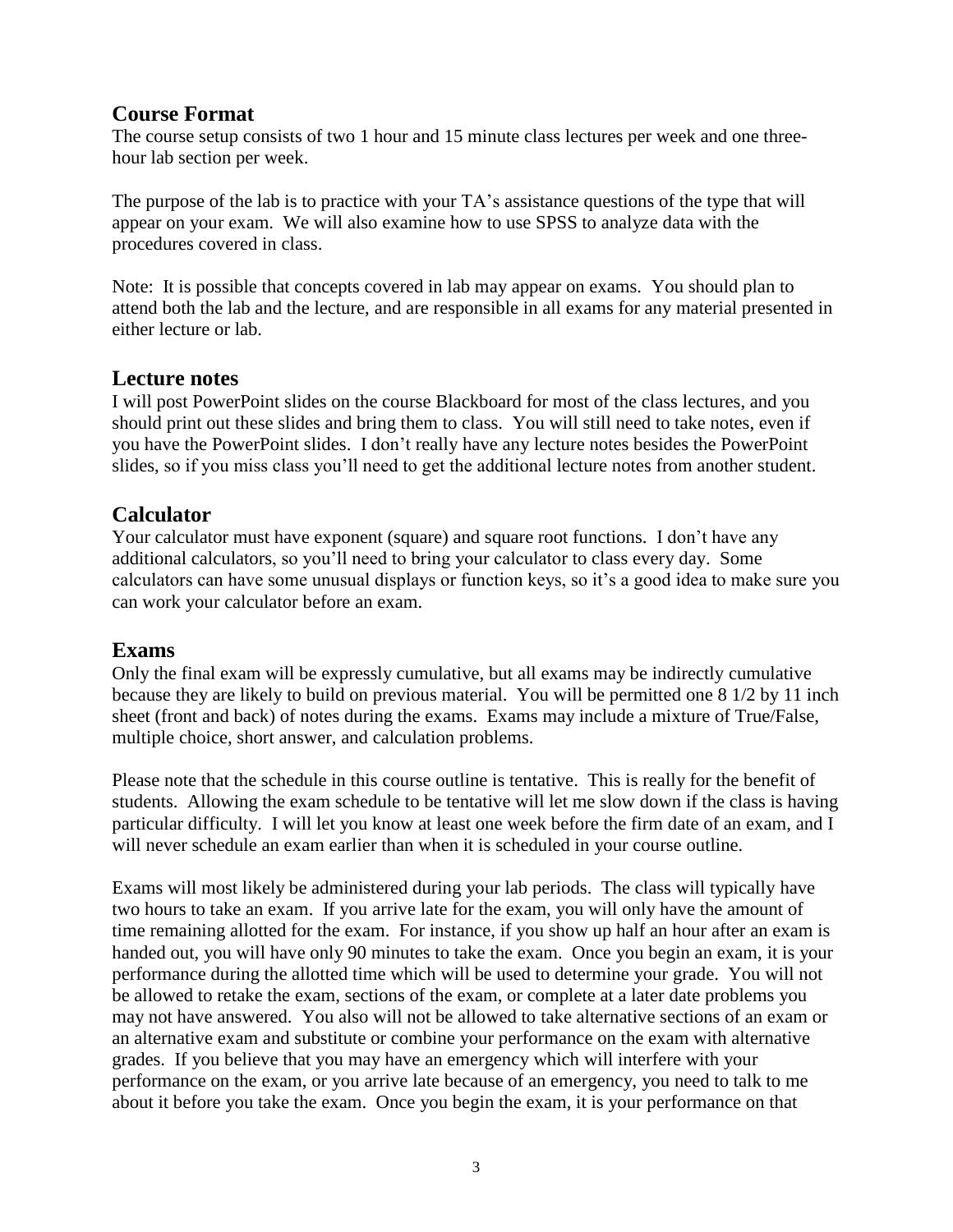exam, during the time allotted for the exam, which will determine your grade. The only exception to this policy is if you must be hospitalized while you are taking the exam.

# **Missing Exams**

If at all possible, you must provide advance notice to the instructor if you are unable to take an exam on time. All requests for deferral of a course component due to health reasons must be accompanied by written documentation as outlined in the University Calendar and should be obtained while the student has the physical or emotional problem rather than after recovery. Deferrals will be allowed in the following circumstances: illness, domestic affliction or religious conviction. Travel arrangements and misreading of the syllabus are not valid reasons for requesting a deferral. Deferrals will not be granted if it is determined that just cause is not shown by the student.

A student who is unable to write a mid-term exam due to fully documented illness, domestic affliction, or religious conviction will have the weight of that examination applied to the final exam. No make-up mid-terms will be given.

# **Labs**

Labs will serve two purposes. First, this will be your opportunity to attempt questions of the type you will see on the exams, but with the T.A. available to help you. In addition, you will learn and apply the SPSS computer program to analyze data using statistics being covered in class. Lab assignments will be a mix of work problems and SPSS exercises. The lab is designed to be finished and turned in within the time allotted for lab. However, if the lab assignment is turned in to the TA's before the beginning of the subsequent lab, no marks will be deducted for lateness. After this, 50% will be deducted from the lab before any marks are deducted for errors. The only exception to this policy is for labs in which exams are being administered. In this case, a lab must be turned in by the beginning of class preceding the exam to avoid a deduction in marks. This is so that we can get your lab assignments back to you before the exam, so that you can use them in studying for the exam. Please turn in your assignments to the TA's in person during lab or before class. Because lab assignments can be turned in up to a week after lab, deferrals will typically not be allowed for lab assignments. We will, however, drop your lowest grade for your lab assignments.

A \$15 lab fee, payable to the Department of Sociology, will be charged to cover costs related to copying of course handouts, lab supplies, and printing in the Tri-faculties lab. The mandatory \$15 lab fee will be collected by your TA during the second week of classes. If this fee is not paid by Thursday, September 23rd, 2010, you will lose your printing privilege in the lab and we will not grade your lab assignments (resulting in a loss of 10% of your grade).

# **Practice Problems**

Practice problems will be given out with each chapter. These practice problems will be posted on the class Blackboard, and it is your responsibility to download them. Practice problems will cover a chapter of our text, although I may have two sets of problems for longer chapters. However, work on these problems will not be graded. It is your responsibility to work on the problems as practice for the exam. These problems will be very similar to some of the problems you will see on the exam. Failure to prepare for the exam by working on these practice problems will most likely strongly affect your grade. You will also be given fully worked answer keys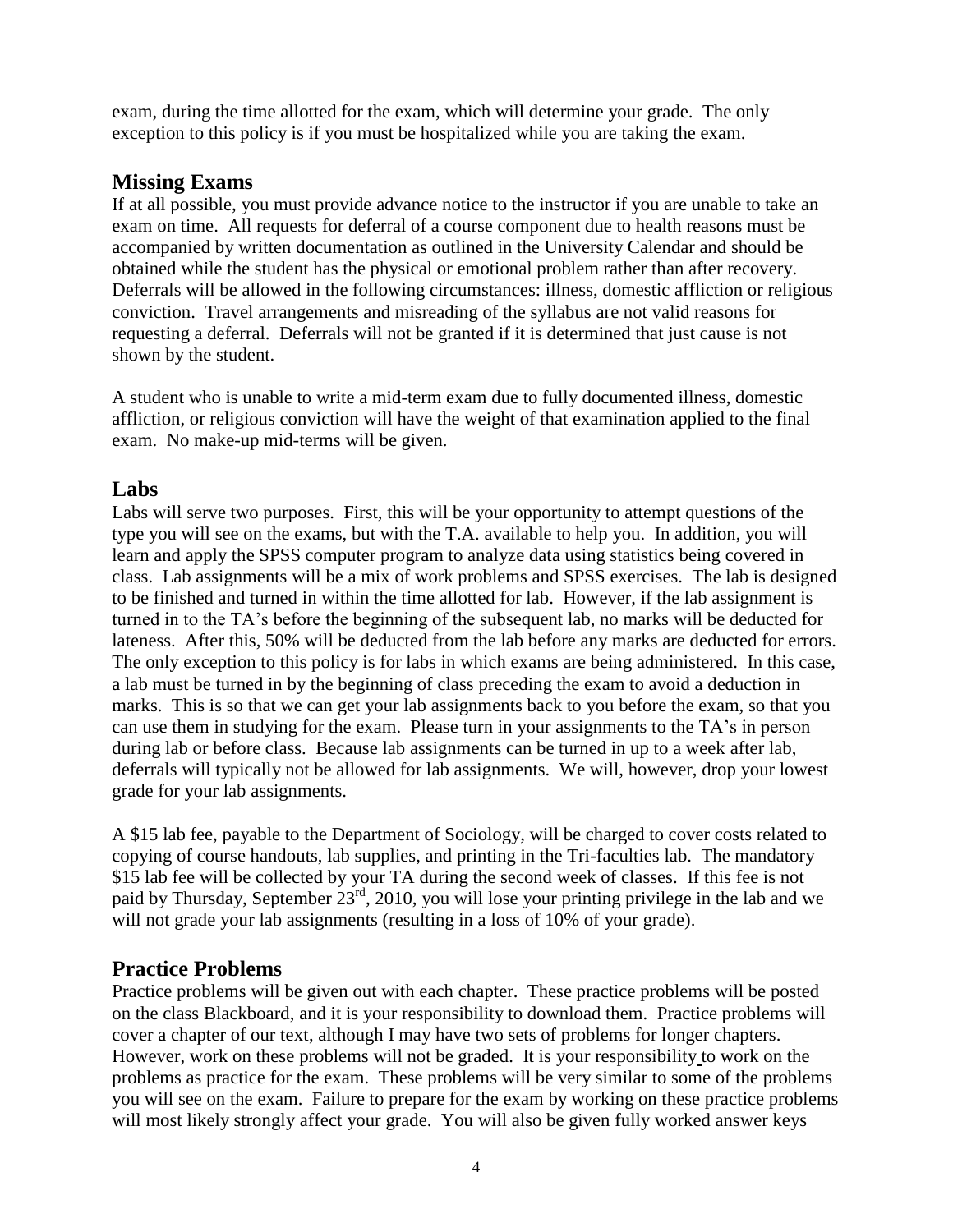(i.e., not simply the answers, but, if work is required on these problems, examples of how the work was done). You are strongly urged to compare your answers on the practice problems to the answer keys and, if you do not understand an answer, seek out your instructor or TA's guidance. If your answers on exams do not match the form, structure, and phrasing of answers on the answer keys, you can expect to lose credit on the exams.

## **Laptops and Computer Use**

Laptops should be used for taking notes and other class work only. If a student is observed using a laptop during class for instant messaging, e-mailing, work for other classes, or surfing the internet more than once, he or she will lose the right to use a laptop during class. Please use the lab computers for only for lab work during lab.

### **Academic Dishonesty**

Instances of academic dishonesty will result in a zero for the assignment or exam in which the cheating occurs. Using work which is not your own is academic dishonesty. Academic dishonesty of this type includes: having someone else do work and claiming the work as your own, or copying other students' work. Other types of academic dishonesty include gaining access to materials before they are given. This is not an exhaustive list of activities which may fall under the category of academic dishonesty. If you are not sure whether an action would be academic dishonesty, please ask before you take this action.

# **How are Grade Disputes Handled?**

Students are encouraged to resolve grade disputes by discussing the situation with the instructor. Please do so in person. At this meeting, the student's arguments will be carefully considered and, hopefully, a resolution attained that meets with mutual satisfaction. A student seeking reappraisal of graded exams must discuss this work with the instructor within two weeks of the date the exam is handed back. However, please note that, consistent with Faculty of Arts regulations, the entire exam will be remarked and the mark may be raised, lowered or remain the same. Please note that the instructor, not the TA's, is responsible for all grade disputes.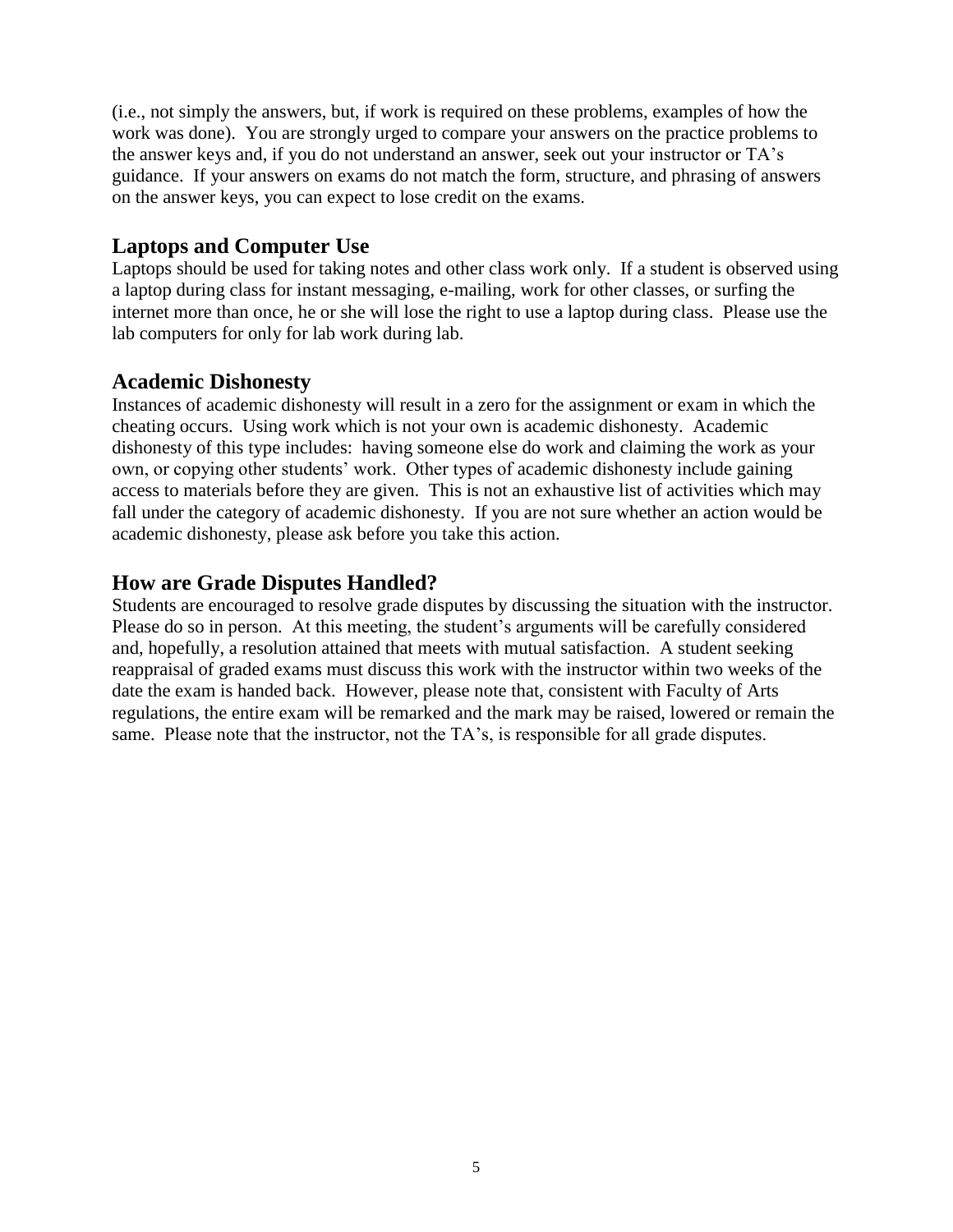#### *Emergency evacuations:*

In the case of fire or other emergency evacuation of this classroom/lab, please proceed to the assembly point by the Social Science Food Court.

#### *Deferrals:*

If at all possible you must provide advance notice to the instructor if you are unable to take a test or pass in an assignment or essay on time. All requests for deferral of a course component due to health reasons must be accompanied by written documentation as outlined in the University Calendar and should be obtained while the student has the physical or emotional problem rather than after recovery. Deferrals will be allowed in the following circumstances: illness, domestic affliction or religious conviction. Travel arrangements and misreading of the syllabus are not valid reasons for requesting a deferral. Deferrals will not be granted if it is determined that just cause is not shown by the student.

If you have missed a test for a legitimate reason, the instructor can require you to write a "make up" test as close in time to the original test as possible or can choose to transfer the percentage weight to another course component. If the instructor schedules a "make up" test for you, its date and location will be at the convenience of the Department of Sociology.

#### *Deferred Final Exam Form:*

Please note that requests to defer a Registrar-scheduled final exam are dealt with through the Registrar's Office. Further information about deadlines, and where paperwork should be taken, is available on the form, which can be found at:

[http://ucalgary.ca/registrar/files/registrar/APP%20FOR%20DF%20EXAM\\_0.pdf](http://ucalgary.ca/registrar/files/registrar/APP%20FOR%20DF%20EXAM_0.pdf)

#### *Deferred Term Work Form:*

Deferral of term work past the end of a term also requires a form to be filled out. It's available at <http://www.ucalgary.ca/registrar/files/registrar/defTW.pdf>

Once an extension date has been agreed between instructor and student, the form should be taken to the Faculty of Arts Program Information Centre (SS 110) for approval by an Associate Dean (Students).

*Ethics Research*: Students are advised that any research with human subjects--including any interviewing (even with friends and family), opinion polling, or unobtrusive observation--must have the approval of the Departmental Ethics Committee. In completing course requirements, students must not undertake any human subjects research without discussing their plans with the instructor, to determine if ethics approval is required.

*Academic Misconduct:* Plagiarism, cheating and other academic misconduct are regarded as serious academic offences. Students are advised to consult the University Calendar which presents a Statement of Intellectual Honesty and definitions and penalties associated with cheating, plagiarism, and other academic misconduct.

*The Freedom of Information and Protection of Privacy (FOIP) legislation* disallows the practice of having students retrieve assignments from a public place, e.g., outside an instructor's office or the Department main office. Written assignments must be returned to students individually, during class, or during the instructor's office hours; if a student is unable to pick up her/his assignment s/he may provide the instructor with a stamped, self-addressed envelope to be used for the return of the assignment.

*Safewalk:* The University of Calgary provides a "safe walk" service to any location on Campus, including the LRT, parking lots, bus zones, and campus housing. For Campus Security/Safewalk call 220-5333. Campus Security can also be contacted from any of the "Help" phones located around Campus.

*Academic Accommodation*: Students with a disability, who require academic accommodation, need to register with the Disability Resource Centre (MC 295, phone 220-8237). Academic accommodation letters need to be provided to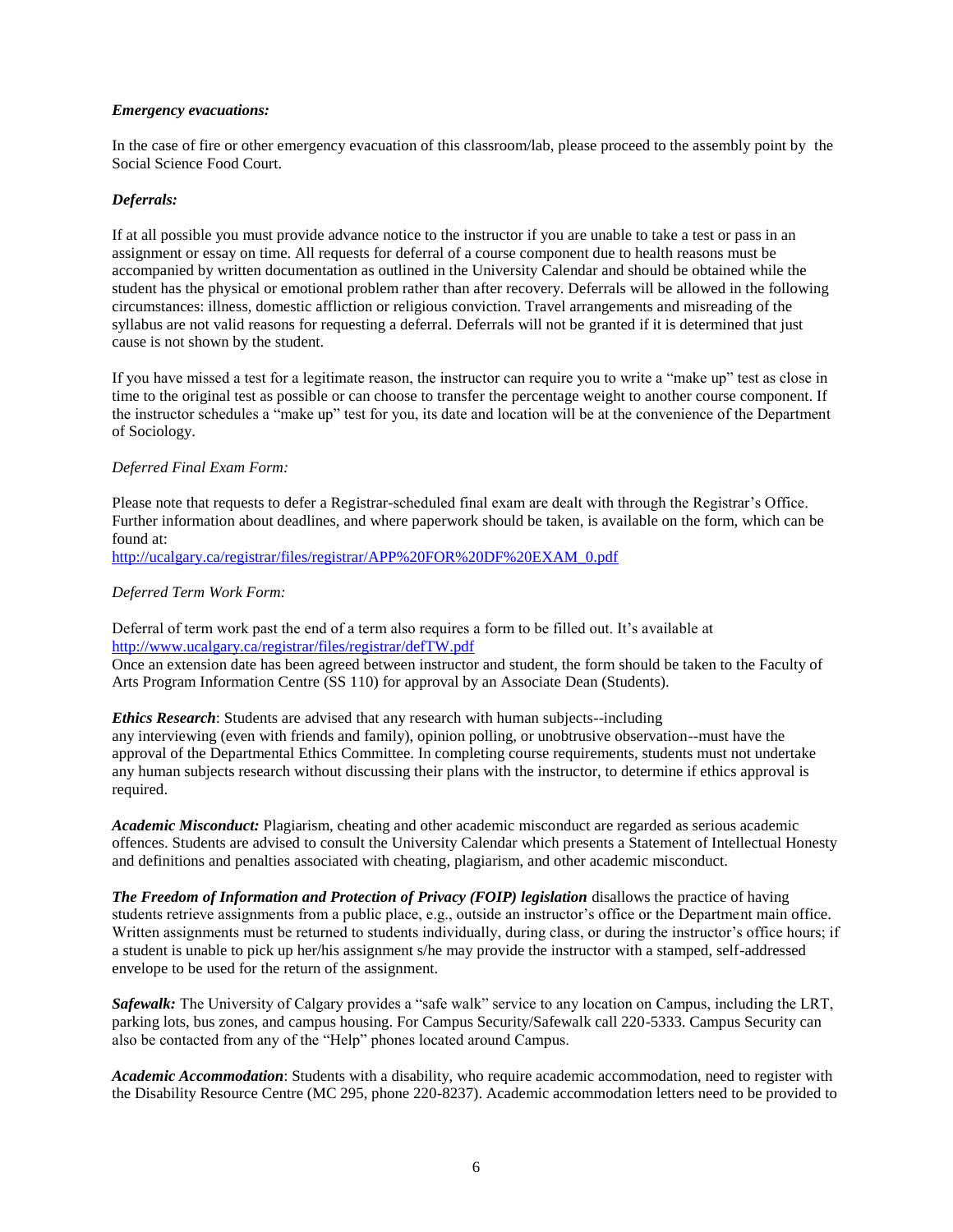course instructors no later than fourteen (14) days after the first day of class. It is a student's responsibility to register with the Disability Resource Centre and to request academic accommodation, if required.

#### *Handing in papers outside of class, return of final papers, and release of final grades*:

1. When students are unable to submit papers in class, they should make arrangements to hand in their papers directly to the instructor or teaching assistant. Papers will not be accepted in the main Sociology Department office. 2. Final papers will not be returned through the main Sociology Department office. The Freedom of Information and Privacy (FOIP) legislation disallows the practice of having students retrieve assignments from a public place (i.e. outside an instructor's office, the department office etc.) Students who want their final papers returned by mail must attach a stamped, self-addressed envelope with the paper. Otherwise final papers will be available for pick-up only during the instructor's office hours at the end of this term or at the beginning of the next term. 3. Final grades are not posted by the Sociology Department. They are available only online.